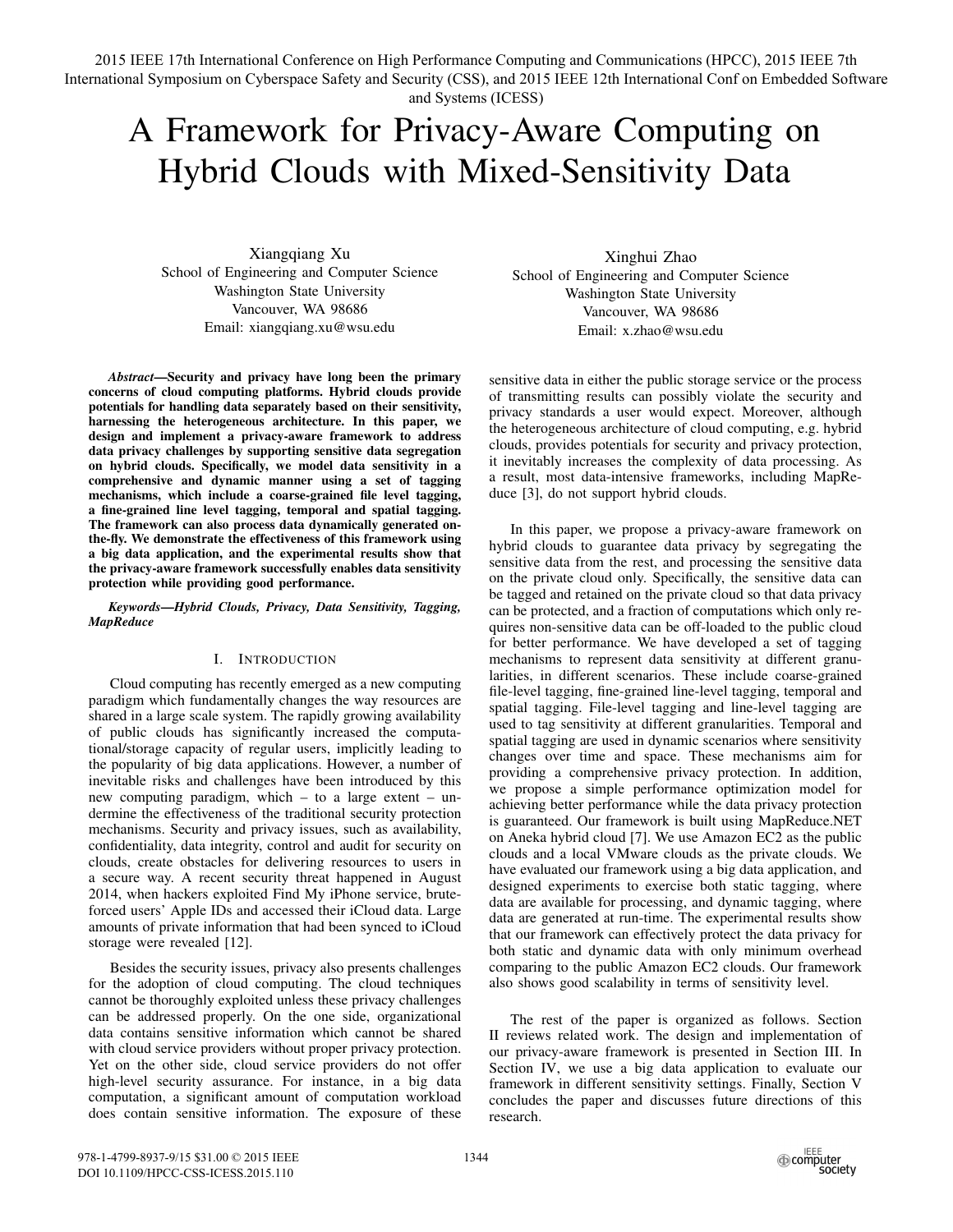## II. RELATED WORK

Security and privacy issues have long been the major concern in cloud computing ever since it has emerged. A common approach to address the data security and privacy challenges is to encrypt data before transmission to the public cloud. However, traditional encryption techniques do not allow computation to be carried out on the encrypted data [13]. Therefore, users must download the data from the cloud, decrypt before they can run computations on them, which is obviously inefficient. Traditional cryptographic techniques could only perform limited operations on the encrypted data, therefore, these approaches can be only applied to a limited number of applications. Examples of these include secure and private sequence comparison [1] which is a protocol for sequence comparisons that no party could leak their own private sequence information to others, and encrypted data searching [11], which is a cryptographic scheme for searching encrypted data in a cryptographic system. In addition, homomorphic encryption is very expensive for large-scale computations [4]. Overall, the secret-sharing techniques can address the security and privacy issue to some extent, however, these approaches require significant amount of data to be transmitted over the network [6]. Therefore, they are not scalable when the size of the data to be processed increases.

Data segregation is another type of approach besides encryption. Airavat [9] addresses data privacy challenges by setting a mathematical boundary for potential leakage and violations. It ensures mandatory access control and provides different policies for processing sensitive data. Airavat protects data privacy from violations or leakage by confining users' computations, and ensures that the computation outputs do not violate the privacy of inputs [5]. The limitation of Airavat is that it cannot confine all kinds of computations which are performed by untrusted code [9].

Unlike Airavat, Sedic [14] trusts the cloud platform, and focuses on protecting sensitive data from the public cloud. A security mechanism is proposed to protect sensitive data on hybrid clouds. Sedic addresses data sensitivity challenges by pre-labeling input data, duplicating all data to the public cloud and the private cloud, while excluding sensitive data from the public cloud. In a computation process, mappers operate data on both public cloud and private cloud, but it sends all temporary results back to the private cloud to avoid leaking sensitive data. However, Setic may still leak the locations and the length of the sensitive data [13]. In addition, iterative MapReduce is not supported by Sedic [3].

Among all data segregation based approaches, Tagged-MapReduce [13] is closely related to our work. Tagged-MapReduce addresses the data privacy challenges by extending MapReduce to support secure computing with mixedsensitivity data on hybrid clouds. Different from Sedic, Tagged-MapReduce presents a general security framework for addressing data sensitivity challenges by using explicit tagging. This tagging mechanism protects data sensitivity since sensitive data are separated from the public cloud. Sensitive data will be tagged and retained on the private cloud only. As a result, the risk of leaking data privacy can be reduced for privacy-aware applications. Comparing to Tagged-MapReduce, our work supports more comprehensive types of tags, including coarse-grained file tags, fine-grained line tags, temporal and spatial tags, as well as combinations of those types.

### III. PRIVACY-AWARE HYBRID CLOUD FRAMEWORK

In a large number of applications, privacy issues are associated with users' data. A key to secured execution of these applications is to protect the *sensitive* data from any malicious or unauthorized access. A hybrid cloud system, which synthesizes both open public clouds and more secured private clouds, provides a natural platform for address the privacy issues of big data applications. Specifically, we develop tagging mechanisms to retain sensitive data on private clouds during the computation, in order to guarantee privacy while enjoying the capacity of the public clouds.

# *A. Sensitivity Tags*

Many existing works view sensitivity as a fixed property of data files. Unlike these approaches, we model data sensitivity in a more comprehensive and dynamic manner. First, we model sensitivity at different granularity levels, e.g., file level and line level. This enables finer-grained control on data segregation. Second, we allow the sensitivity property of a data file (or data item) change over time. This is critical for applications executing in a dynamic environment where users' requirements may change over time. Specifically, we use sensitivity tags to differentiate data in an application. These tags can be used to specify sensitivity property at different granularities over time. Table I shows four types of sensitivity tags.

TABLE I. SENSITIVITY TAGS

| <b>Sensitivity Tag Type</b> | <b>Description</b>                          |  |
|-----------------------------|---------------------------------------------|--|
| $TAG_{f}$                   | File level sensitivity tag                  |  |
| $TAG_l$                     | Line level sensitivity tag                  |  |
| $TAG_x^{[t_1,t_2]}$         | Temporal sensitivity tag $(x \in \{f, l\})$ |  |
| $TAG^{[loc]}$               | Spatial sensitivity tag $(x \in \{f, l\})$  |  |

File-level sensitivity tags  $(TAG_f)$  can be used to mark sensitive data files. A data file with  $TAG_f$  attached is considered sensitive indefinitely, and should be retained on private clouds for processing. Unlike the file-level tags, a line-level sensitivity tag  $(TAG_l)$  is associated with a specific line in a file, instead of a file as a whole. Line-level sensitivity tags provide a finergrained control on the sensitivity of data. Both  $TAG_f$  and  $T A G_l$  are permanent sensitivity tags, which indicate a file or part of a file contains sensitive data indefinitely. However, in certain circumstances, the sensitivity property of a data file/item may change over time. This change, in most of the cases, reflects changes in either the data or users' requirements. For example, a credit card number may only be sensitive before its expiration date. To represent this type of temporary sensitivity, we use a temporal sensitive tag  $T A G_x^{[t_1,t_2]}$ , where the data type  $x$  can be either  $f$  (file) or  $l$  (line). This tag specifies that the data associated with it is sensitive only during the time interval  $[t_1, t_2]$ . Besides temporal information, the location of a data file may also be associated to its sensitivity. For example, an organization's employee list may not be considered sensitive data within its own internal network, but it should be protected if located in public storage space. The spatial sensitivity tag,  $TAG_x^{[loc]}$ , can be used in this scenario. Here, [*loc*] is a list of locations, and *x* can be either *f* or *l*.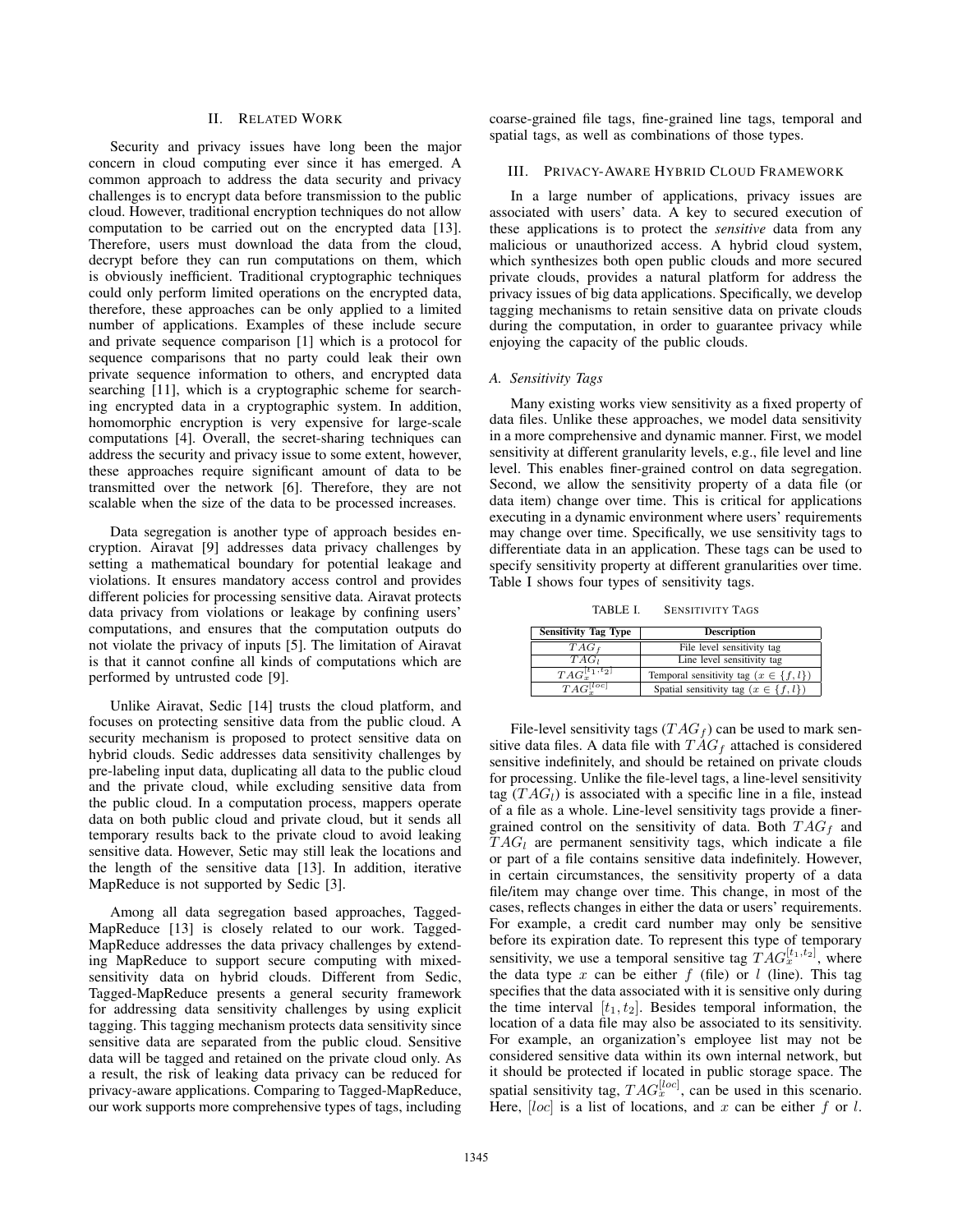This tag specifies that the data it is associated with is sensitive if it resides on one of the locations in [*loc*].

Temporal and spatial sensitivity tags can be combined and attached to the same data. For example, a data file with both  $TAG_f^{[t_1,t_2]}$  and  $TAG_f^{[loc]}$  is considered to be sensitive during the time interval  $[t_1, t_2]$  no matter where it is located. In addition, it is also sensitive when it is located on one of the locations in [*loc*] despite the time. A hybrid tag,  $TAG_f^{[t_1,t_2],[loc]}$ , means that a data file is sensitive if during time interval  $[t_1, t_2]$  it is located in [*loc*].

These sensitivity tags, when attached to data, can precisely represent sensitivity information over time and space, at different granularities. In addition, different sensitivity tags can be logically reduced based on their semantics. Suppose F is a file which consists *n* lines,  $L_1, L_2, ..., L_n$ , some logical operations on sensitivity tags of F are shown as follows.

$$
L_1 \cdot TAG_1 + L_1 \cdot TAG_1 + \dots + L_n \cdot TAG_1 = F \cdot TAG_f
$$
  

$$
X \cdot TAG_x^{[t_1, t_2]} + X \cdot TAG_x^{[t_2, t_3]} = X \cdot TAG_x^{[t_1, t_3]}
$$
  

$$
X \cdot TAG_x^{[loc_1]} + X \cdot TAG_x^{[loc_2]} = X \cdot TAG_x^{[loc_1, loc_2]}
$$

The above equations show how multiple fine-grained sensitivity tags can be reduced to a single coarse-grained sensitivity tag, and how temporal and spatial sensitivity tags can be reduced, respectively.

## *B. Tagging Workflow*

In cloud computing, the dominate programming paradigm is MapReduce [3], in which data can be partitioned and processed in parallel. In the MapReduce programming model, different data partitions are independent from each other, which provides a natural platform to integrate our tagging mechanism into the execution of applications. The key idea is to partition the input data based on their tags, and then process sensitive and non-sensitive data accordingly on a hybrid cloud.



Fig. 1. Workflow of a MapReduce Application on Privacy-Aware Hybrid Cloud

Figure 1 shows the workflow of a MapReduce application executed on our privacy-aware framework with sensitivity tagging. A typical workflow consists of two phases, a privacyaware data pre-processing, and an execution phase on both public and private clouds.

The pre-processing phase aims for segregating data based on their sensitivity, and then allocate the MapReduce tasks accordingly to public and private clouds. This phase consists of four procedures, *Tagging, Tagging Analysis, Data Segregation,* and *Optimization*. The Tagging procedure takes as input the untagged input files and the configuration of data sensitivity,  $1$ attaches different sensitive tags to files and lines based on the configuration, and sends the tagged data to the Tagging Analysis procedure. The Tagging Analysis procedure then analyzes the sensitivity tags and reduces them if possible, based on the sensitivity tag operations. After the analysis, the input data with simplified tags attached are sent to the next procedure, Data Segregation, which separates data according to their sensitivity, and forms two data stacks for processing on hybrid clouds: sensitive data stack, and non-sensitive data stack. Once the Data Segregation procedure is completed, we can guarantee privacy as long as all sensitive data stacks are retained on the private clouds. However, the workload for the non-sensitive data stacks can be further tuned among public and private clouds for better overall performance. The Optimization procedure is for this purpose. It takes as input the data stacks and optimize the performance by reallocating the non-sensitive data stacks among public and private clouds. A detailed description of the optimization can be found in Section III-C.

The data pre-processing phase forms a workload distribution between public and private clouds for the execution phase. During the execution phase, the public clouds and private clouds process the data allocated to them in parallel. At the end of the execution, the public clouds send its partial results to private clouds, which in turn combine results from both clouds and generate the final results for the application. Note that the execution of the two phases in our framework can be running in parallel, in order to process dynamically generated data. In that scenario, the input files are generated on-the-fly, and the output result files are also generated at runtime.

## *C. Performance Optimization*

The Data Segregation procedure synthesizes sensitive data to form the sensitive data stack, and the non-sensitive data form another data stack. To guarantee privacy, the sensitive data stack must be processed on the private clouds, but the nonsensitive data can be allocated to either public or private clouds without violating the privacy standard. To this end, we develop a simple optimization model to reallocate the workload of processing non-sensitive data. Table II outlines the parameter used in our performance optimization model.

TABLE II. PARAMETERS DESCRIPTION

| Parameter            | <b>Description</b>                            |  |
|----------------------|-----------------------------------------------|--|
| D                    | Total data size                               |  |
| d.                   | Public data allocated to private clouds       |  |
| s                    | Ratio of sensitive data ( $0 \leq s \leq 1$ ) |  |
| $R_{pri}$            | Data processing rate on private clouds        |  |
| $R_{pub}$            | Data processing rate on public clouds         |  |
| $\overline{W}_{pri}$ | Workload on private clouds (in data size)     |  |
| $W_{pub}$            | Workload on public clouds (in data size)      |  |
| $T_{comm}$           | Communicational time for returning result     |  |
|                      | from public clouds to private clouds          |  |

The workload allocated to the private clouds includes processing all sensitive data and a fraction of non-sensitive data, specified by *d*. The rest of non-sensitive data is allocated on the public clouds. We assume that the performance on the clouds is relatively stable, which implies that  $R_{pub}$  and  $R_{pri}$ 

<sup>&</sup>lt;sup>1</sup>This configuration is provided by the user as sensitivity rules of their data.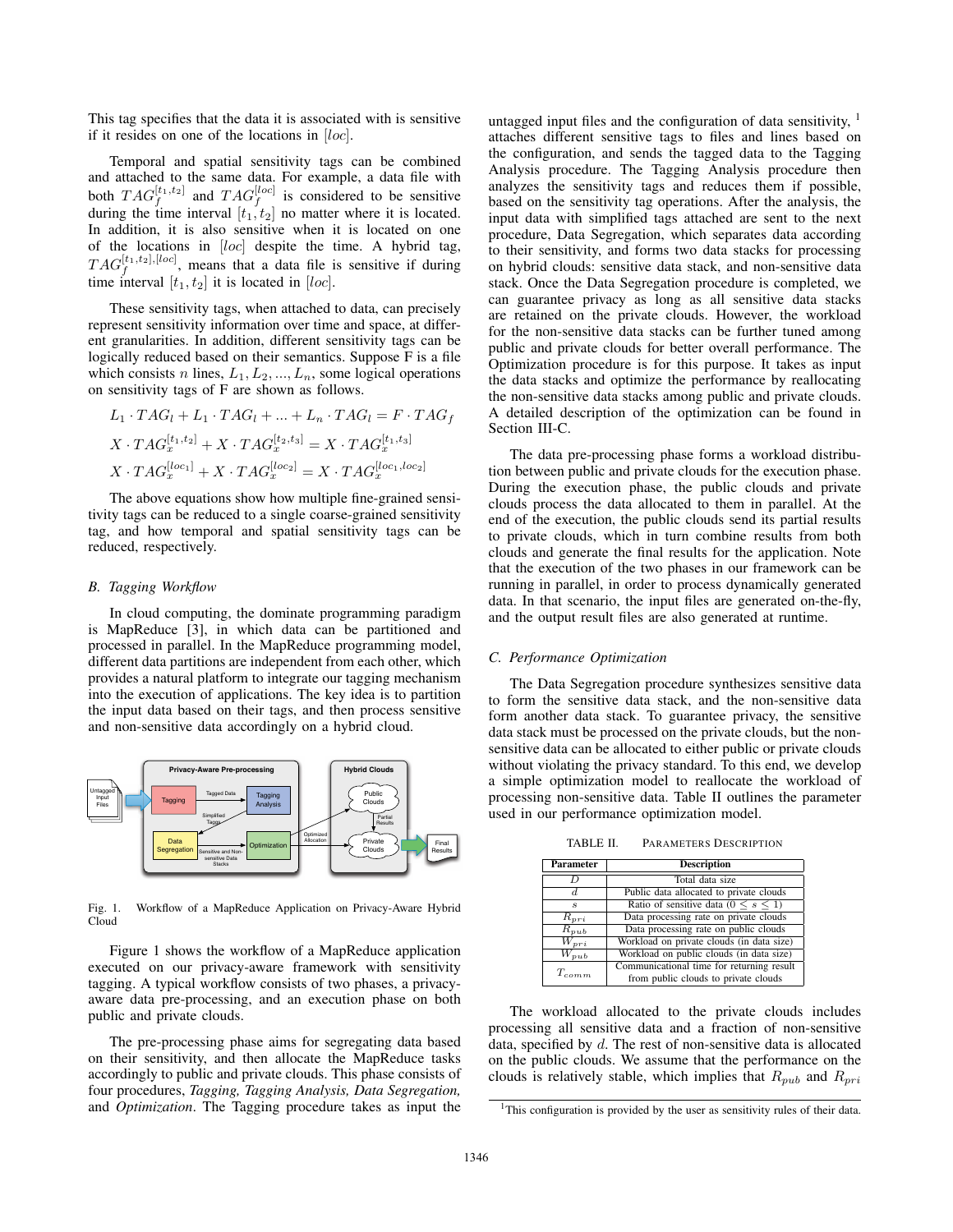do not change significantly.  $2 \text{ In this case, the execution times}$ on private and public clouds can be calculated as follows.

$$
T_{pri} = \frac{W_{pri}}{R_{pri}} = \frac{s*D+d}{R_{pri}}
$$

$$
T_{pub} = \frac{W_{pub}}{R_{pub}} = \frac{D-d-s*D}{R_{pub}}
$$

Taking into consideration the communication time between public and private clouds, the total execution time is

$$
T = max(T_{pri}, T_{pub} + T_{comm})
$$

Given the above equations, we can then formulate an optimization problem which aims for balancing the workload between public and private clouds, so that the idle time is minimized, under the constraint that the data privacy is protected. That is,

*minimize*

$$
T_{idle} = |T_{pri} - (T_{pub} + T_{comm})|
$$

*subject to*

$$
\begin{cases}\nT_{pri} \geq 0, \\
T_{pub} \geq 0, \\
0 \leq s \leq 1, \\
0 \leq d \leq D * (1 - s).\n\end{cases}
$$
\n(1)

Note that if the data to be processed are static files, the sensitivity ratio *s* is fixed, and the performance of both clouds are stable, the optimization procedure only needs to be executed once. Otherwise, it needs to be invoked periodically to tune the performance of hybrid clouds at run-time. In a static scenario, the performance of both clouds,  $R_{pub}$  and  $R_{pri}$ , can be obtained by processing a small sample data file. In the dynamic scenario, where data are generated on the fly, these parameters can be obtained using the performance during the previous time interval.

## *D. System Architecture and Configuration*

Our framework is built on top of Aneka [8], a software which supports the deployment of hybrid clouds. The system architecture of our privacy-aware hybrid cloud is shown in Figure 2.



Fig. 2. Privacy-Aware Hybrid Cloud: System Architecture

<sup>2</sup>If the performance of the clouds is not stable, the optimization procedure needs to be invoked periodically to capture the dynamicity of the system.

As shown in Figure 2, we use the Aneka platform to integrate public clouds and private clouds. On both clouds, MapReduce applications are processed in a standard masterworker paradigm. For private clouds, we use a VMware cloud, and we use the same configuration for all nodes: dual-core processor (2.7 GHz Intel Core i5) with a 8 GB memory and 500GB disk space. For public clouds, we use the Amazon EC2 [10] with *r3.large* instances. The configuration for the each instance is Intel(R) Xeon CPU E5-2670 v2 @2.50GHz 2.49GHz with a15.25GB RAM.

We have developed a resource allocation policy for the hybrid clouds, in which we implement and integrate our sensitivity tagging mechanism and optimization model. This is the key component of the framework, and serves as the interface of the entire framework for interacting with users' MapReduce applications.

## IV. EVALUATION

Experiments have been carried out to evaluate the performance and scalability of our hybrid cloud framework using a MapReduce application with real data collected by the Center for Medicare & Medicaid Services.

### *A. Dataset and Application*

The dataset we use in our experiments is downloaded from Center for Medicare & Medicaid Services (CMS), the official U.S. government site, which provides medicare supports, latest medicare enrollment, benefits and other information [2]. The dataset of CMS contains data records for the 2013 program year, which includes payment information and identification of physicians and hospitals [2]. Table III shows the fields that each data record contains. <sup>3</sup>

| Field                         | <b>Type</b> | Key         |
|-------------------------------|-------------|-------------|
| General Transaction ID        | integer     | primary key |
| Company Name                  | string      | unique      |
| Payment Amount                | decimal     |             |
| Payment Name                  | string      |             |
| Hospital Name                 | string      |             |
| Physician Name                | string      |             |
| Physician Specialty           | string      |             |
| Name of Associated Drug       | string      |             |
| <b>Contextual Information</b> | string      |             |
| <b>Recipient Address</b>      | string      |             |

TABLE III. DESCRIPTION OF RECORDS

The application we use to evaluate our privacy-aware hybrid cloud framework is a MapReduce application which calculates the total payment amount for each *company* in the dataset. We design two sets of experiments to evaluate the performance and scalability of our framework under different scenarios: static tagging and dynamic tagging.

## *B. Static Tagging*

In the static tagging experiments, we assume that the data to be processed are ready before the execution of the application.

<sup>&</sup>lt;sup>3</sup>Note that the dataset contains more fields than the ones being listed in Table III. We only included relevant data fields due to the limitation of the space.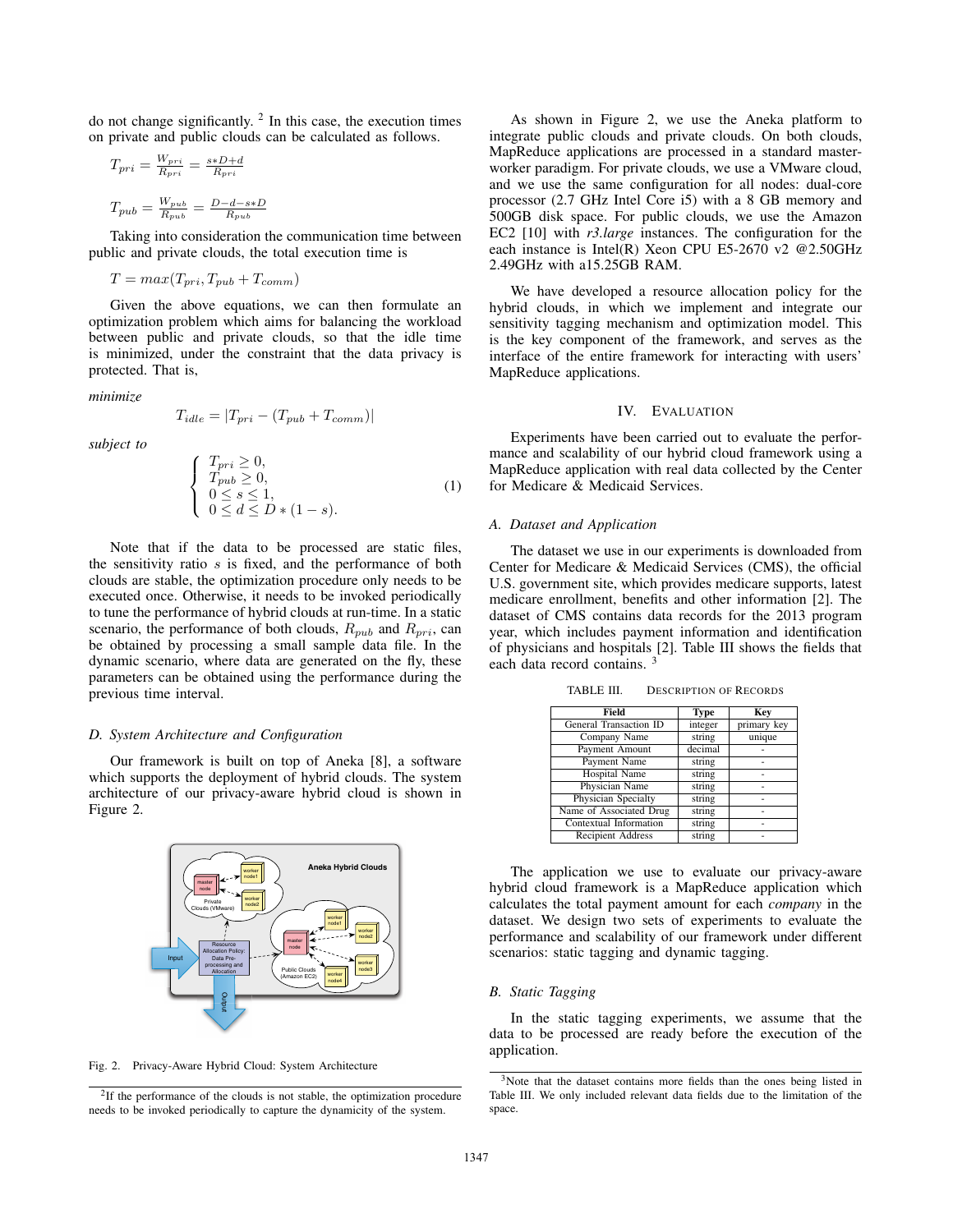The first set of experiments is carried out to evaluate the file-level tagging. In these experiments, the size of the dataset to be processed ranges from 100MB to 1GB. We first divide the dataset into smaller files, and then assume that certain percentage (sensitivity ratio *s*) of these files are sensitive. Our framework marks those sensitive files with the  $TAG<sub>f</sub>$  tags, and processes all the files accordingly on the hybrid clouds. For comparison purposes, we also measure the performances of using public and private clouds only. The experimental results are shown in Figure 3. When the sensitivity ratio ranges from 0% to 50%, the performance of our framework is close to the performance of public cloud only executions, and the overhead of providing privacy guarantee is negligible. When the sensitivity ratio is higher than 50%, the overhead is higher, however, the performance is still much better than using private clouds only. Note that in reality, for cloud computing applications, the sensitivity ratio of users' data rarely goes higher than 50%.



Fig. 3. File Level Tagging: Performance Comparison for Different Sensitivity Ratios

The second set of experiments is for evaluating the finegrained line tagging. In these experiments, we assume that a portion of the companies consider their data sensitive, and we attach  $TAG_l$  tags to all the lines associated with those companies. We then run the application with different sensitivity levels on our framework and measure the performance. The experimental results are shown in Figure 4. Similar to the static file tagging, our framework does not introduce significant overhead comparing to public cloud only executions. Note that in these experiments, sometimes an increase of sensitivity level does not increase the execution time, e.g., the experiments with 50% of sensitivity run faster than that of 75% of sensitivity. This is because the line tagging is based on companies, instead of file sizes. In other words, in these experiments, the sensitivity ratio *s* only represents the percentage of companies which consider their data sensitive, and it is not as an accurate reflect in sensitive data size as in file-level tagging. However, in general, our framework shows good performance for different sensitivity ratios.

The results from these two sets of experiments illustrate that for applications which process static data, our privacyaware hybrid cloud framework provides privacy protection at the cost of only a small overhead comparing to the public clouds, which do not consider data privacy issues. Notably, when the ratio of sensitive data is low  $(< 50\%)$ , the performance of our framework comes close to the Amazon EC2 public clouds.



Fig. 4. Static Line Level Tagging: Performance Comparison for Different Sensitivity Ratios

## *C. Dynamic Tagging*

We have also carried out two sets of experiments to evaluate the performance of our framework in dynamic environments, which include two scenarios: dynamic data generation, and dynamic sensitivity ratios.

In the first set of experiments, the data to be processed are generated on-the-fly. Here, data pre-processing (tagging, analysis, and reallocation) and computation execution are running in parallel. Similar to static line tagging, we assume certain companies' data are sensitive and tag them on a line bases when they are generated. We use a parameter *data block size* to represent the granularity of control on real-time processing. Specifically, the framework starts processing data as soon as a new data block is available. In other words, a data block is the smallest unit for data processing in the framework. The smaller the data block size is, the closer the framework is to real-time processing.



Fig. 5. Dynamic Line Level Tagging: Data Processing Rate vs. Data Block Size

Since in this dynamic scenario, the data processing is an ongoing process, we measure data processing rate as the performance metric for the evaluation. The experimental results are shown in Figure 5. As expected, the data processing rate in general decreases when the data sensitivity ratio increases. Interestingly, when the data block sizes range from 150MB to 250MB, the framework has a higher performance in general, for all sensitivity ratios. This is because in those cases, the system reaches a higher parallelism between pre-processing and execution. Starting from 300MB of data block size, the system performance starts to converge for all sensitivity ratios. This fact indicates that our framework does not introduce